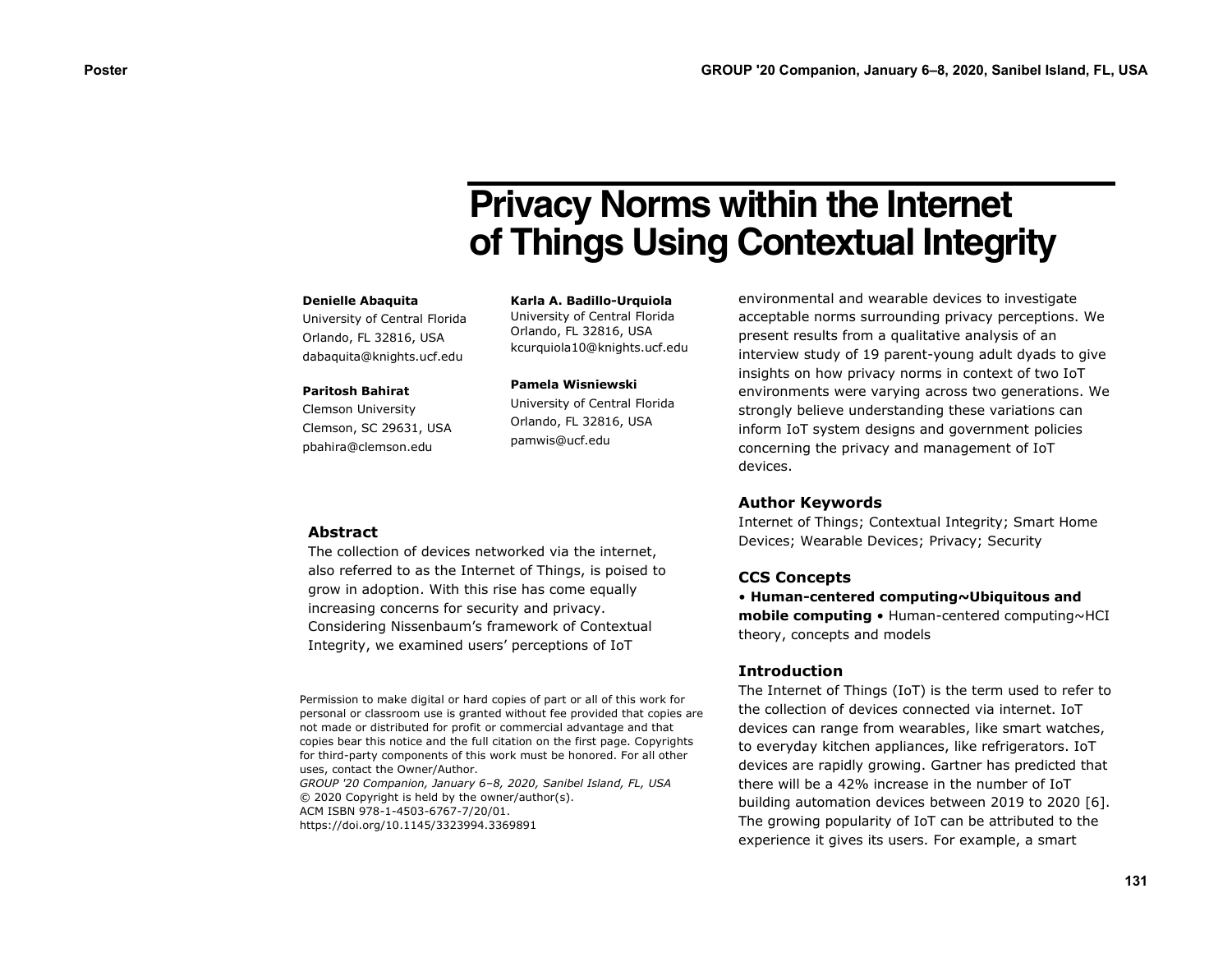# **Side bar 1**

# **Research Questions**

**RQ1**: Are *there any generational differences between perceptions on appropriateness of norms in IoT environments?*

**RQ2**: *Do norms differ across different IoT contexts*?

# **Interview Questions Examples**

- 1. What is the appropriate information?
- 2. Appropriate duration of storing collected information
- 3. Actors: Entities receiving and distributing information

home IoT can conveniently use automation to carry out routine chores. However, this convenience comes at the cost of privacy concerns associated with data, which is used to offer such experiences.

Privacy choices and perceptions in IoT are heavily dependent on contextual factors [3]. For IoT, context plays an even more crucial role primarily due to the numerous different factors at play. For example, who is collecting and receiving the data, the type of data itself, the purpose for which collection happens and so on [1,2]. While context significantly affects privacy perceptions of IoT users, it is also possible that non contextual factors like generational differences, conceptual models, and interpersonal relationships can also have an impact [4]. IoT household devices are destined for shared experiences (e.g., a smart assistant like Google Home can be shared by different people in a household). Therefore, it is important to understand how such shared resources shape privacy perceptions. Therefore, our study investigates the perceptions and norms of parents and young adults on IoT devices.

# **Contextual Integrity Framework**

In this paper, we present observations of data collected from a qualitative study which leverages Nissenbaum's Contextual Integrity (CI) framework [3]. According to Nissenbaum, contextual integrity is based on two principles: 1) individuals interacting within a context, and 2) each context has its own norms. This means privacy is a negotiation, reliant on norms and assumptions, between two or more individuals [3]. We leverage the \contextual integrity framework to answer two key research questions mentioned in the side bar.

# **Methodology**

Our data comprised of 38 semi-structured interviews from 19 student-parent dyads. This included 10 Research Experience for Undergraduates (REU) students, 9 non-STEM students, and their 19 parents. Eleven students were male and eight were female. Fourteen parents were female and five were male. The students were Millennials between the ages of 18-26 years-old. All parents were from Generation X (born between 1965-1980), except one Baby Boomer (born between 1946-1964) [5]. The interview questions probed to understand opinions about the norms of IoT devices (see side bar 1). We performed an iterative thematic content analysis to identify themes within our interview responses.

# **Results**

In this section, we discuss the results from our qualitative analysis.

#### *Norms of Appropriate Data Collection*

Overall, different contextual factors, such as the type and quantity of information, influenced the privacy perceptions of our participants. They wanted the system to collect just the "right amount" of information, the bare minimum needed for a device to function. It was easy for the participants to identify (in)appropriate information when they had a clearer understanding of benefits/threats. This was specifically in the case of wearable devices; in the case of environmental IoT, it was slightly difficult for them to ideate what should be deemed (in)appropriate. For example, in case of wearable devices 19P said it depends on who has access (see side bar 2).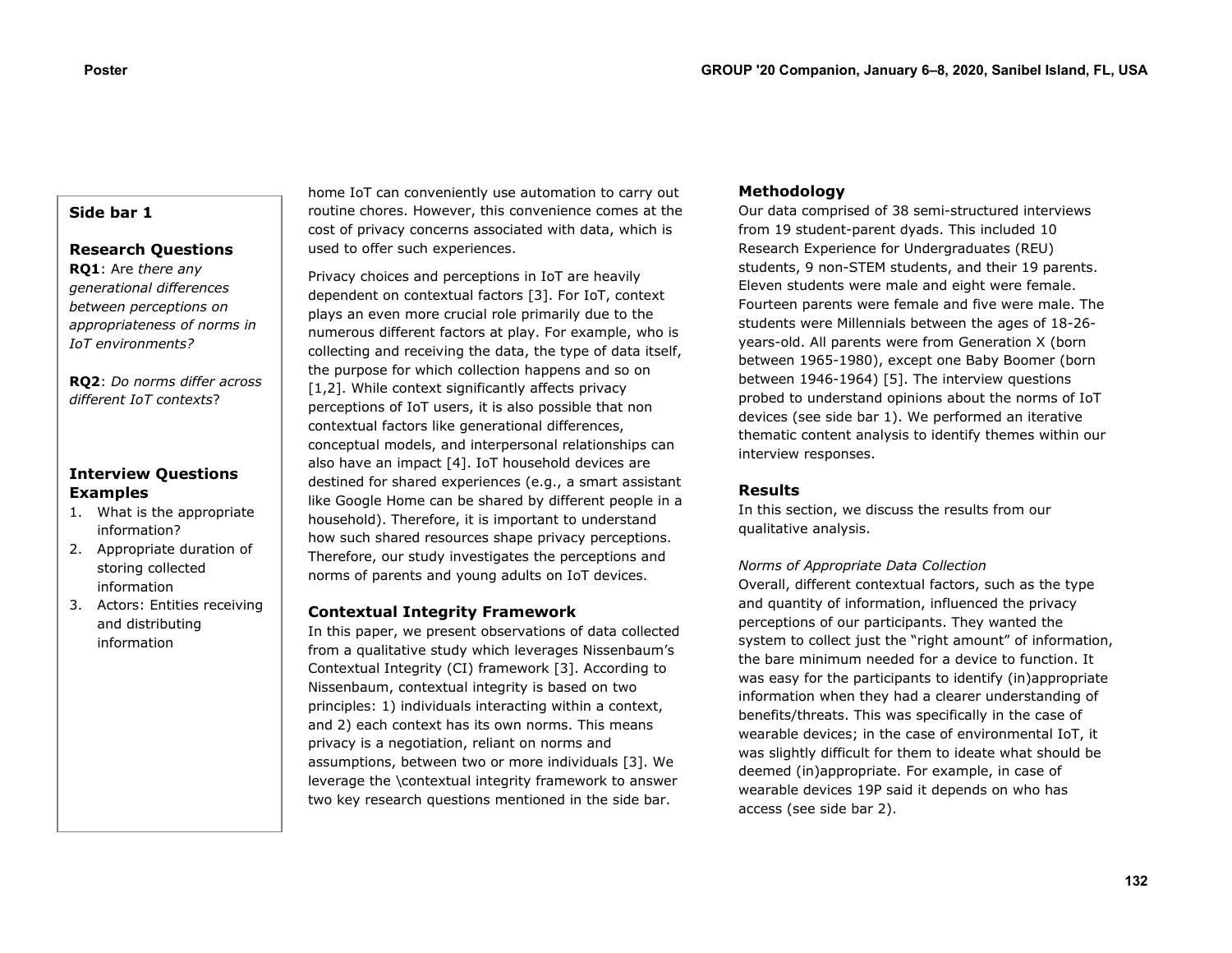# **Side bar 2**

# **Norms of Appropriate Data Collection** *Wearable device*: "Well that

depends on who is going to have access to the information, but location certainly. I think that it's appropriate for people to know where you are, certain health information like with the FitBit. You know, counting the number of steps that you take or calories." - 19P, Female

# *Environmental devices*:

*"Anything and everything that doesn't violate someone else's privacy or right."* -19P, Female

However, for environmental devices, 19P had less clarity about what norm should be for (see side bar 2). It was also easier for individuals to conceptualize what information was appropriate to be collected if they owned smart home devices. For example, 14Y owned a Nest Thermostat (Environmental IoT) and said, "*I would say day-to-day lifestyle, you know, like...the temperature you're used to or you know things along those lines*." – 14Y, Male

# *Norms of Data Storage Duration*

The norm surrounding appropriate amount of time personal information should be stored varied a lot across our participants as well as technology types. For some, the appropriate amount of time data was stored was a day or a week. Whereas for others, it was as long as a year or even forever. On the contrary, when participants were asked how long they thought information was being stored, they believed it was much longer than what they expected. For example, 1P expected data to be stored "a week or so," but they believed data is actually stored longer: *"It can store more and more information on smaller devices, so I would think, the sky is the limit." – 1P, Female*

While describing their perspectives on the appropriate duration for information storage, a few participants accounted for additional contextual factors (e.g., what is the purpose for storing different types of information, how the data is being collected, and who is getting the data). On the other hand, some wanted the user to have the control over how long the information is stored, 9P said: *"As long as it is needed by the user, required by the user."* There was similar variation across the different IoT types as well.

# *Actor Related Norms*

Our participants varied greatly in their opinions about who they considered appropriate for accessing the data collected by the devices. Half of the participants felt that the authority of the person accessing the information was important (e.g., authority granted by device owner, device manufacturer, or a government entity). For example, 3P said: *"People with high clearance, like military... not military but some type of status like the corporate or whatever company is making these devices." -3P, Female*

However, six participants mentioned that only the users of the devices should have access to the collected data. In the case of young adults, there was variation within the group; while some wanted to be the "only ones" to have access to their information, others acknowledged the use of data for appropriate purposes like improving products and so on. This points toward a potential difference between the two participant groups about acceptable norms for actors.

# **Discussion**

Context plays a crucial role in terms of privacy choices. Rapidly evolving dynamics of privacy choices in IoT environments make it harder to establish common norms about what is acceptable and what is not. This research attempts to show that norms surrounding privacy may vary to a far greater extent than we might imagine. For a parent, the norm for who receives information may be decided by means of authorization, while for young adults it might be more restrictive as they may want to have all the control of the data for themselves. However, our results also showed that young adults felt their data would stay on the internet forever, while parents felt their data could be deleted at